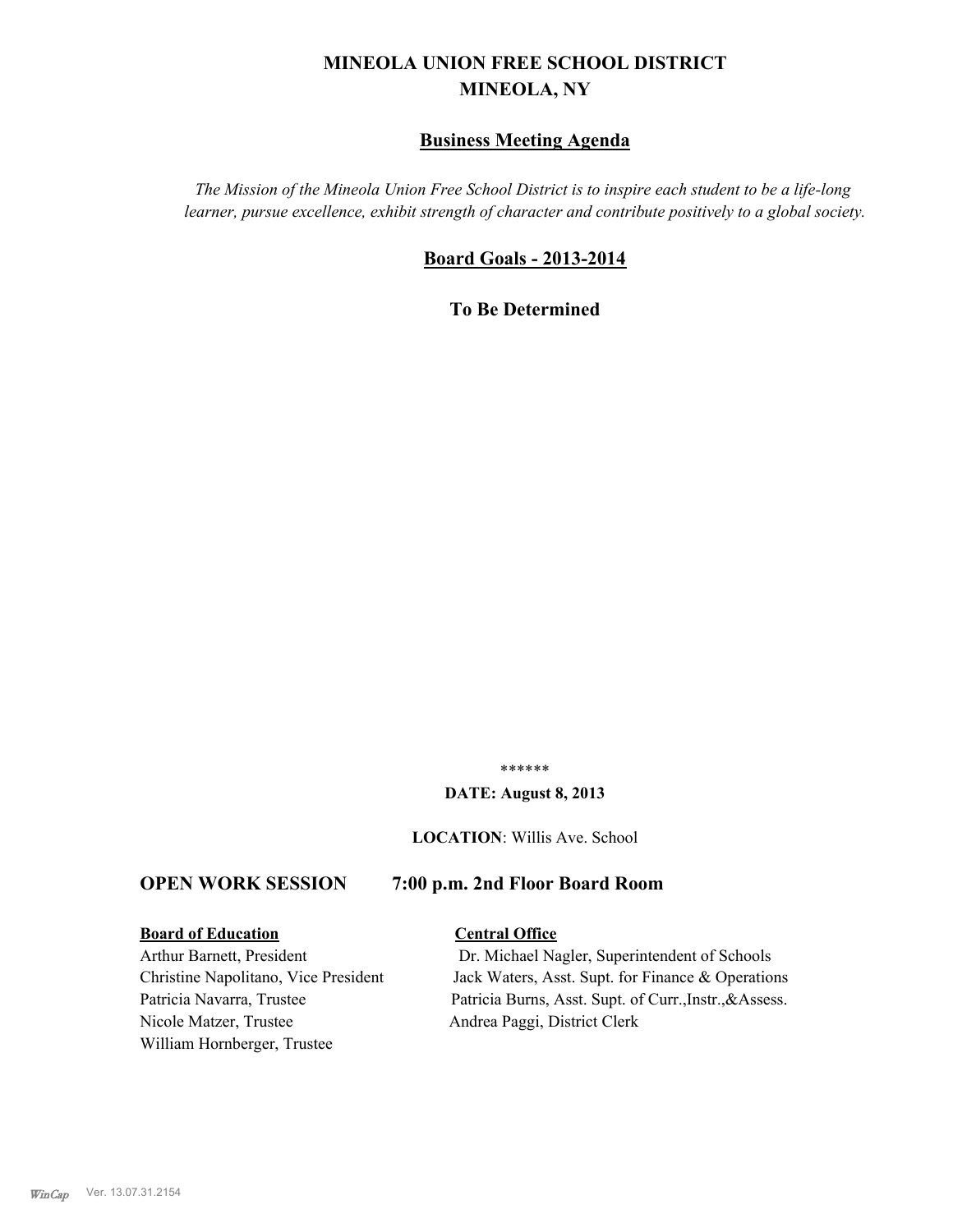**A. Call to Order B. Pledge of Allegiance C. Reading of Mission D. Moment of Silent Meditation**

## **E. Dais & Visitor Introductions**

#### **F. High School Student Organization Report**

(No report until school resumes)

#### **G. BOE Reports**

- **a. Comments from Board Trustees**
- **b. Comments from Board President**
- **c. Comments from Superintendent**

#### **H. Old Business**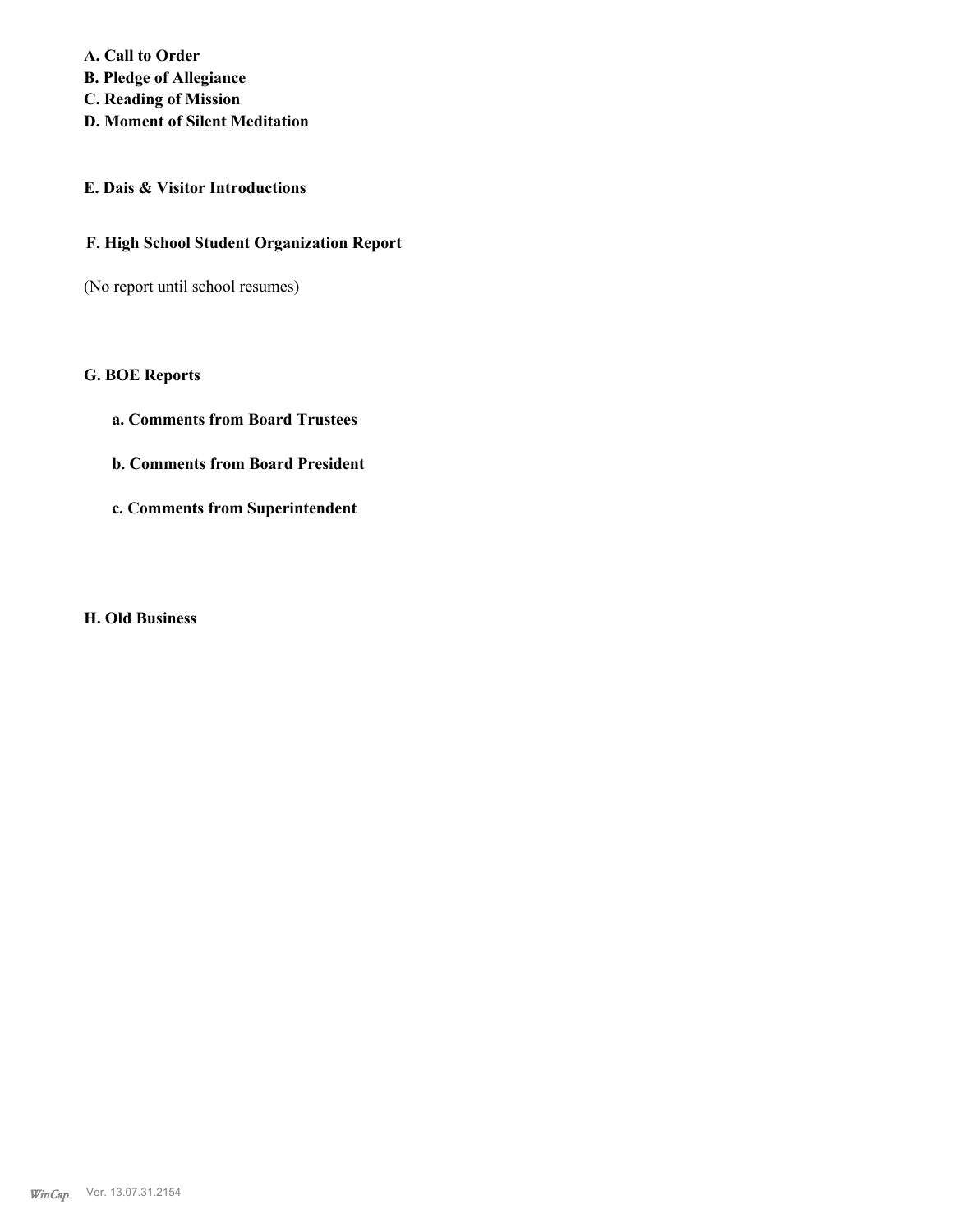#### **I. New Business**

#### **2013- 2014 Tax Levy Affidavit**

**RESOLUTION # 6-BE IT RESOLVED** that the Mineola Board of Education adopts the tax levy of \$77,906,690 to be raised by taxation for the Mineola UFSD of the Town of North Hempstead, Nassau County, New York for the 2013- 2014 school year to be levied upon the taxable property of the said school district as said property has been certified to by the Board of Assessors for the said school year.

| <b>Motion:</b><br>Second: |     |
|---------------------------|-----|
| Yes:                      | No: |
|                           |     |
|                           |     |
|                           |     |
|                           |     |
| Passed:                   |     |

#### **Approval of CAP- Risk Assessment Update**

**RESOLUTION # 7 -BE IT RESOLVED** that the Board of Education of the Mineola Union Free School District hereby accepts the Corrective Action Plan ("CAP") related to the Risk Assessment Update and hereby instructs the Assistant Superintendent for Finance and Operations to file such a plan with the NYSED Office of Audit Services.

| <b>Motion:</b><br>Second: |     |  |
|---------------------------|-----|--|
| Yes:                      | No: |  |
|                           |     |  |
|                           |     |  |
|                           |     |  |
|                           |     |  |

**Passed: \_\_\_\_\_\_\_\_\_\_\_\_\_**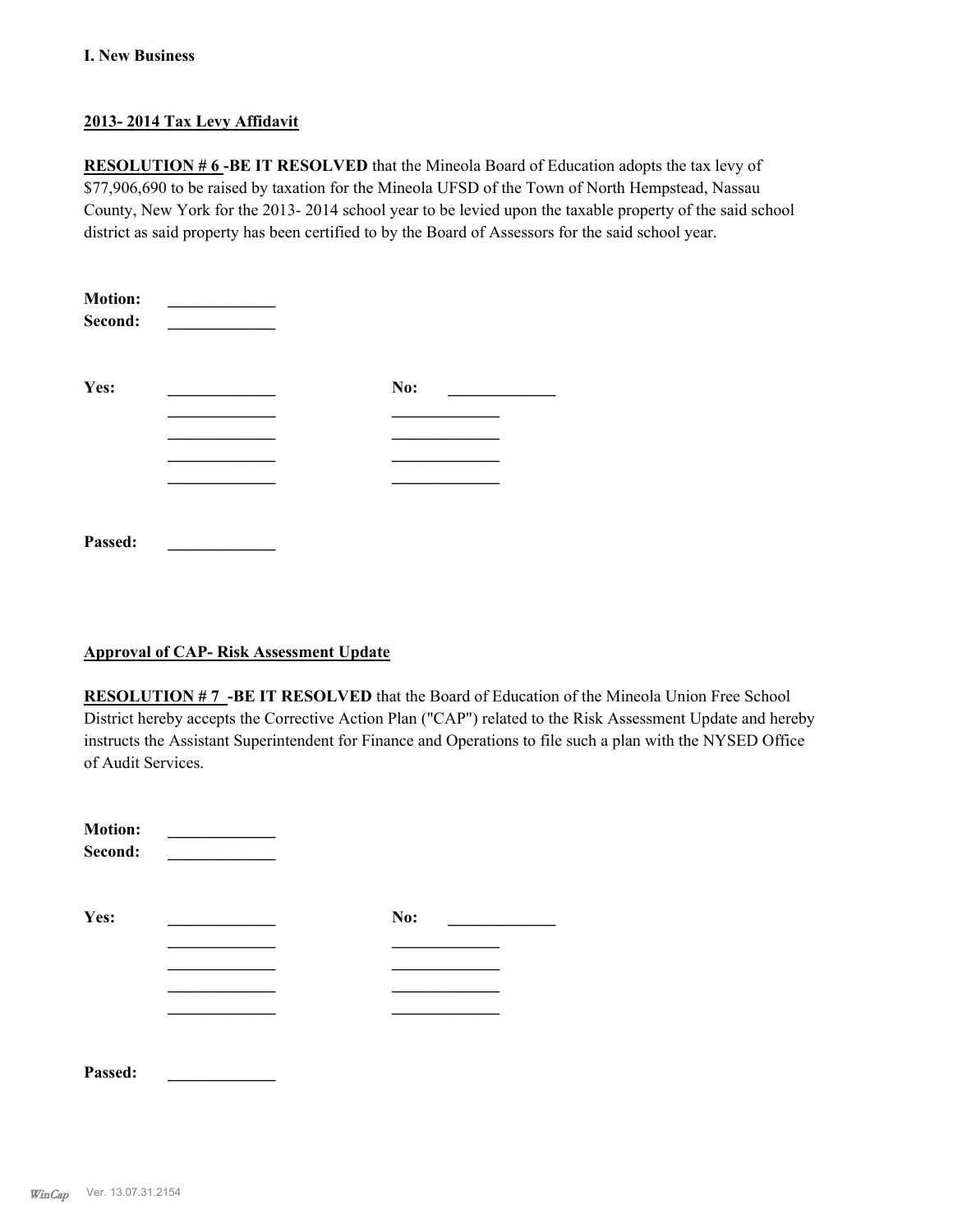#### **Approval of CAP-Agreed Upon Procedures-Health Benefits**

**RESOLUTION # 8-BE IT RESOLVED** that the Board of Education of the Mineola Union Free School District hereby accepts the Corrective Action Plan ("CAP") related to the Agreed Upon Procedures Report related to the District's Health Benefits and hereby instructs the Assistant Superintendent for Finance and Operations to file such a plan with the NYSED Office of Audit Services.

| <b>Motion:</b><br>Second: |     |
|---------------------------|-----|
| Yes:                      | No: |
|                           |     |
|                           |     |
|                           |     |
|                           |     |
|                           |     |
| Passed:                   |     |

#### **J. Consensus Agenda**

**RESOLUTION # 9 -BE IT RESOLVED** that the Board of Education approves the consensus agenda items J.1.a. through J.7.b., as presented.

| <b>Motion:</b><br>Second: |     |
|---------------------------|-----|
| Yes:                      | No: |
|                           |     |
|                           |     |
|                           |     |
|                           |     |
| Passed:                   |     |

#### 1. **Accepting of Minutes**

That the Board of Education accepts the minutes of March 7, 2013 Workshop Meeting, March 21, 2013 Business Meeting, April 4, 2013 Workshop Meeting and April 17, 2013 Business Meeting as presented. a.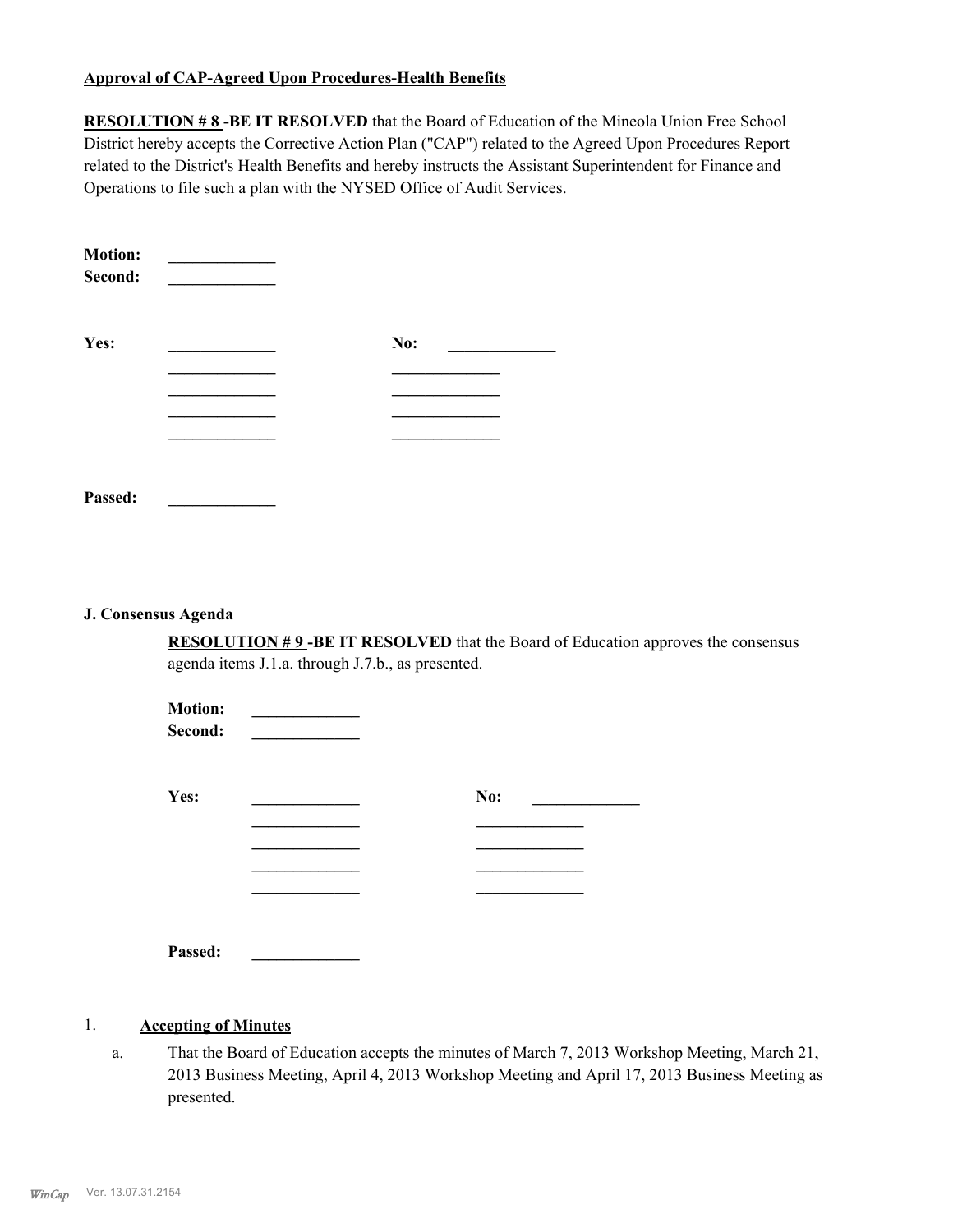#### 2. **Instruction**

- a. Leave(s) of Absence/Child Rearing
- That the Board of Education grants a request to Melissa Koenig, for an unpaid FMLA Leave of Absence, for child-rearing purposes, starting September 1, 2013. 1.
- b. Appointments Instruction
- The Board of Education approves the appointment of Andrew Casale, to the position of Middle School Instructional Leader for Math and Science, effective August 5, 2013. Probationary Period: August 5, 2013 to August 4, 2016. AMSA Salary: MS IL, Step 1, \$128,554.00. 1.

#### Appointment(S) Sub Teacher per diem c.

The Board of Education accepts the following individual(s) as Per Diem Substitute Teacher(s) for the current school year, at a daily rate of \$100.00 per day; and retirees at a daily rate of \$125.00 per day.:

#### EMPLOYEE NAME EMPLOYEE CERTIFICATION

1. Melissa Fusco Math 7-12

3. Diane Serafin Physical Education

# 2. Christina Medina Childhood Education (Grades 1-6)

#### Appointment(S) Band Camp d.

That the Board of Education approves the following staff members for Band Camp, a self funded program. (Salary, hourly summer wages are based on the MTA contractual rates):

|     | <b>POSITION</b>                | <b>EMPLOYEE NAME</b>    | <b>STEP</b> | <b>STIPEND</b> |
|-----|--------------------------------|-------------------------|-------------|----------------|
| 1.  | Director                       | Frank Mauriello         |             | \$1,860.00     |
| 2.  | Rockette Director              | Ryan Tiscareno          |             | \$1,239.00     |
| 3.  | <b>Assistant Band Director</b> | Chris Bonacorsa         |             | \$1,239.00     |
| 4.  | <b>Instructional Chaperone</b> | Michael Coppola         |             | \$826.00       |
| 5.  | <b>Instructional Chaperone</b> | Amy Steinmann           |             | \$826.00       |
| 6.  | <b>Instructional Chaperone</b> | Kenneth Frank           |             | \$826.00       |
| 7.  | <b>Instructional Chaperone</b> | Alyssa Rizzuto          |             | \$826.00       |
| 8.  | <b>Instructional Chaperone</b> | Chris Rossi             |             | \$826.00       |
| 9.  | <b>Instructional Chaperone</b> | Erin Citrano            |             | \$826.00       |
| 10. | <b>Instructional Chaperone</b> | <b>Timothy Doran</b>    |             | \$826.00       |
| 11. | <b>Instructional Chaperone</b> | Megan Segarra           |             | \$826.00       |
| 12. | Chaperone                      | Melissa Fusco           |             | \$723.00       |
| 13. | Chaperone                      | Andrew Kowalczyk        |             | \$723.00       |
| 14. | Chaperone                      | Nicholas Pontolillo     |             | \$723.00       |
| 15. | Chapeone                       | Kristen Pontolillo      |             | \$723.00       |
| 16. | EMT                            | <b>Timothty Guarino</b> |             | \$723.00       |
|     |                                |                         |             |                |

#### 3. **Instruction: Committee on Special Education**

a. That the Board of Education approves the CSE/CPSE/SCSE recommendations for programs and services for students with IEPs for the time period from 4/1/13- 6/30/13. Please be advised that all of the parents have received the student's IEP and a copy of their DUE process rights.

#### 4. **Instruction: Contracted**

a. That the Board of Education accepts the Instructional Services Contract between Developmental Disabilities Institute and the Mineola UFSD for the 2013- 2014 school year.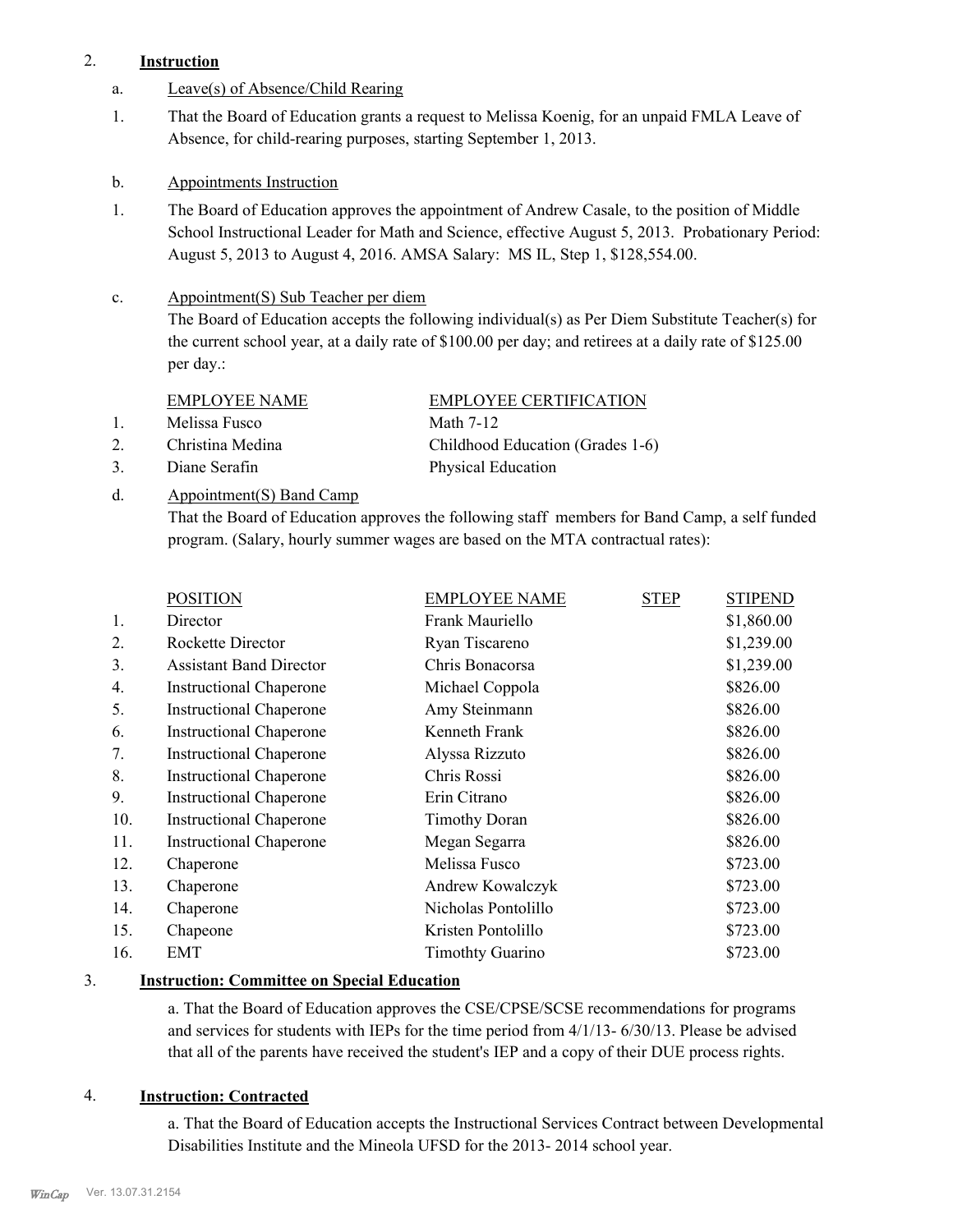b. That the Board of Education accepts the Individual related Service provider agreement between Carol A. Sullivan and the Mineola UFSD for the 2013- 2014 school year.

c. That the Board of Education accepts the Instructional Services Contract between Mill Neck Manor School for the Deaf and the Mineola UFSD for the 2013- 2014 school year.

d. That the Board of Education accepts the Instructional Services Contract between Henry Viscardi School and the Mineola UFSD for the 2013- 2014 school year.

e. That the Board of Education accepts the Speech Services Agreement between North Shore Speech- Language Associates and the Mineola UFSD for the 2013- 2014 school year.

f. That the Board of Education accepts the Related Services Agreement between S.E.E.D.S. and the Mineola UFSD for the 2013- 2014 school year.

g. That the Board of Education accepts the Related Services Agreement between Abilities Inc. and the Mineola UFSD for the 2013- 2014 school year.

h. That the Board of Education accepts the Related Services Agreement between Nicholas Center for Autism and the Mineola UFSD for the 2013- 2014 school year.

i. That the Board of Education accepts the Related Services Agreement between Achieve Beyond and the Mineola UFSD for the 2013- 2014 school year.

j. That the Board of Education accepts the Educational Services Agreement between The Rehabilitation Institute (TRI) and the Mineola UFSD for the 2013- 2014 school year.

k.That the Board of Education approves the contract between the Mineola UFSD and Syntax for communication services for the period July 1, 2013 to June 30, 2014. Cost: \$61,782.

l.That the Board of Education approves the contract between the Mineola UFSD and Labor Education & Community services Agency, Inc. (LECSA), an employee assistance program, for services from July 1, 2013 to June 30, 2014.

#### 5. **Instruction: Student Actions**

That the Board of Education approves the following out-of-state overnight field trip: · Guidance Department - 45 students to visit four colleges - College of New Jersey , University of Delaware, Monmouth University, and Rutgers. September 25-26, 2013. a.

#### 6. **Civil Service**

- a. Appointments
- That the Board of Education approve the appointment of Raymond Agreglo to the position of Videographer, effective 07/01/2013. Salary is \$8.00 per hour. 1.
- That the Board of Education approve the appointment of Margaret Nofer to the position of Clerical Sub, effective September 1, 2013. Salary will be \$12.32 per hour. 2.
- Employee Agreements b.

That the Board of Education hereby authorizes the Board president to execute an employee agreement with the following individuals, the terms of which have been reviewed by the Board in executive session:

- 1. District Clerk **Andrea M. Paggi**
- 2. Director of School Facilities and Operations Daniel C. Romano
- 3. Assistant Supervisor of Transportation William Gilberg
- 4. Administrative Assistant II Elizabeth Rainha-Freitas

## POSITION EMPLOYEE NAME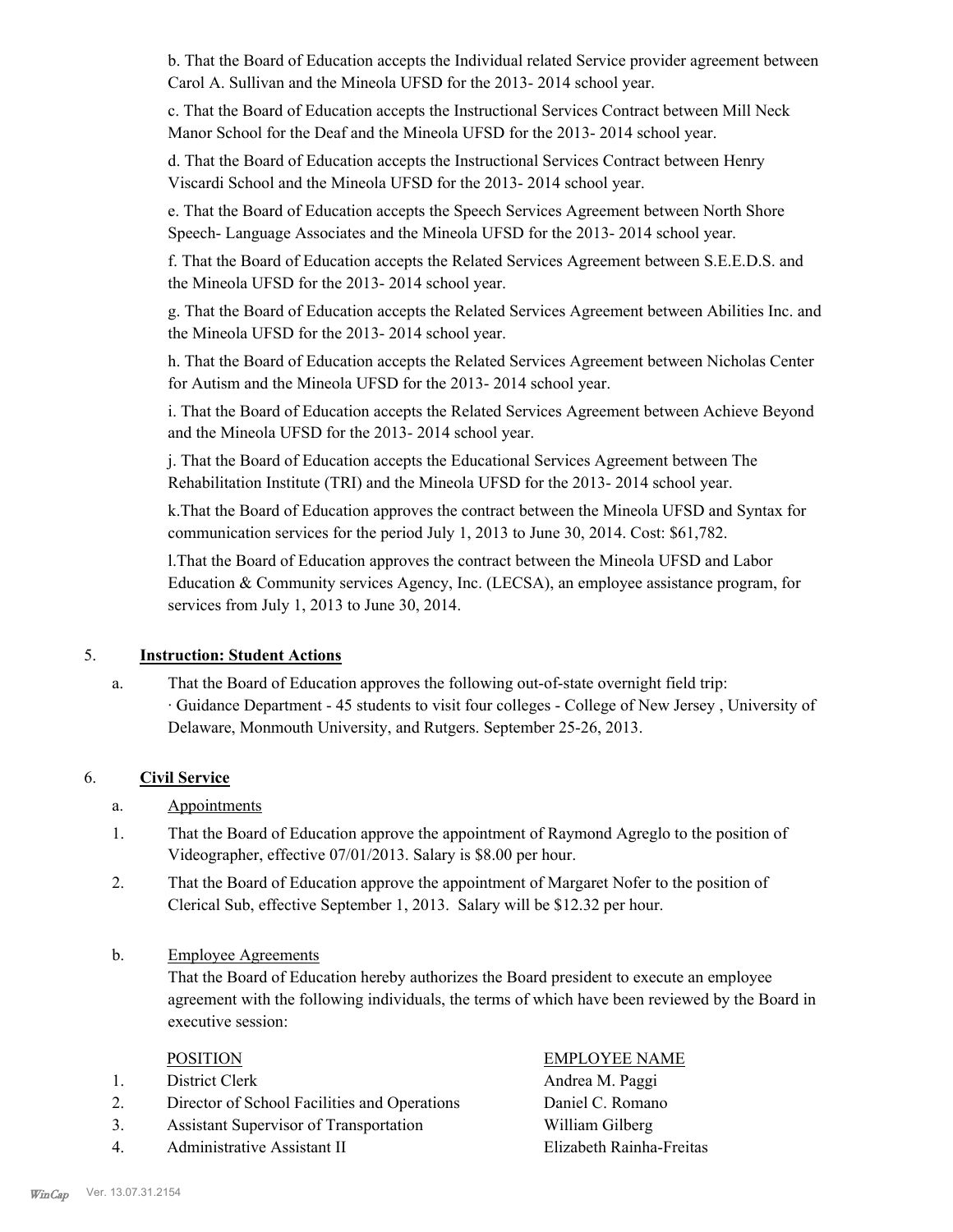- 5. School Business Administrator Maureen Judge
- 6. Director of Pupil Personnel Services Catherine Maiman

POSITION EMPLOYEE NAME

- c. Leave Replacement
- That the Board of Education approve the temporary position of full time Account Clerk for the Payroll Department in the Business Office, effective September 1,2013. This would be due to the absence of Kathy Merendino, who is on a medical leave of absence, and whose return date has not yet been determined. 1.

## 7. **Business/Finance: Contract Approvals**

#### a. BOCES Contract

That the Board of Education approves the 2012/13 Final AS-7 Agreement with Nassau BOCES in the actual amount of \$3,481,772.09 for services provided throughout the school year.

## b. BOCES Contract

That the Board of Education approves the 2013/14 Initial AS-7 Contract with Nassau BOCES in the amount of \$3,162,001.08 to provide services throughout the school year.

#### **K. Superintendent Reports/Presentations**

Superintendent of Schools' Reports for 8/8/13 Presentations: 1. NWEA Results

Superintendent's Comments:

#### **L. Public Comments**

|                           | <b>M. Executive Session</b> Time: | $\mathbf{p}.\mathbf{m}$ . |  |
|---------------------------|-----------------------------------|---------------------------|--|
| <b>Motion:</b><br>Second: |                                   |                           |  |
| Yes:                      |                                   | No:                       |  |
|                           |                                   |                           |  |
|                           |                                   |                           |  |
| Passed:                   |                                   |                           |  |